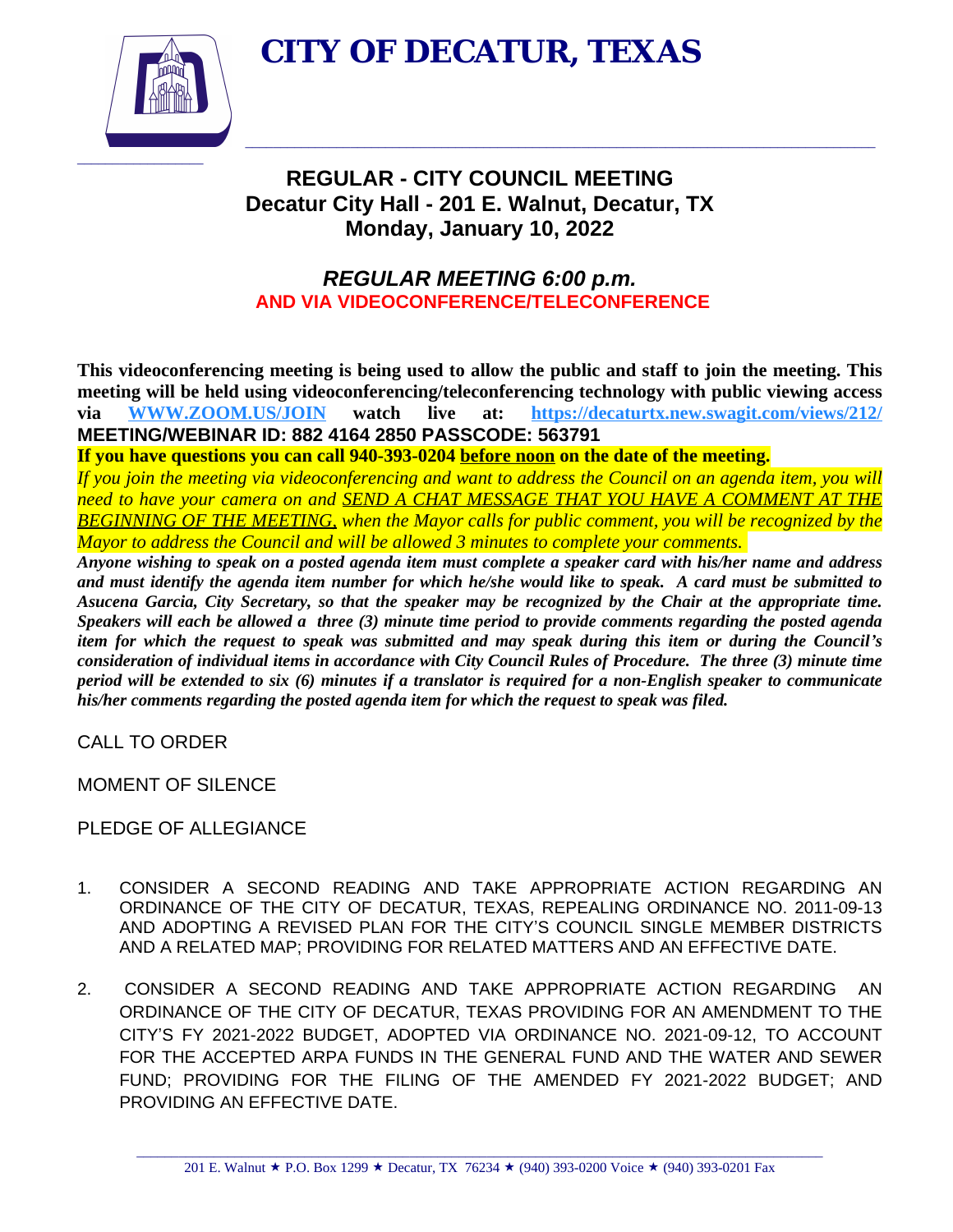## **PLANNING AND ZONING REPORT:**

#### **OPEN PUBLIC HEARING:**

- 3. HOLD A PUBLIC HEARING AND CONSIDER FIRST READING OF AN ORDINANCE PROVIDING FOR VOLUNTARY ANNEXATION OF AN APPROXIMATE 10.852 ACRES OF LAND LOCATED WITHIN THE CITY'S EXTRATERRITORIAL JURISDICTION INTO THE CORPORATE LIMITS OF THE CITY OF DECATUR. THE PROPERTY TO BE ANNEXED IS GENERALLY LOCATED SOUTH OF CROSSROADS CHURCH'S SOUTHERN PROPERTY LINE, APPROXIMATELY 118.4' NORTHWEST OF THE CENTERLINE OF WEST THOMPSON STREET, AND APPROXIMATELY 98.9' WEST OF THE CENTERLINE OF DEER PARK ROAD, ADJACENT TO THE CURRENT CITY LIMITS IN DECATUR'S WESTERN EXTRATERRITORIAL JURISDICTION (ETJ), WISE COUNTY, TEXAS, AND BEING DESCRIBED BY METES AND BOUNDS ON THE SURVEY LOCATED AT THE PLANNING & DEVELOPMENT SERVICE BUILDING, 1601 S. STATE ST., BLDG. C, DECATUR, TEXAS. **(ANNEXATION APPLICATION A2021-01—MR. JOSH JEZEK'S REQUEST, ON BEHALF OF DECATUR QOZB LLC) (THE PLANNING AND ZONING COMMISSION RECOMMEND APPROVAL 6-0.)**
- 4. HOLD A PUBLIC HEARING AND CONSIDER FIRST READING OF AN ORDINANCE PROVIDING AN AMENDMENT TO APPENDIX "D," "COMPREHENSIVE PLAN," OF THE CODE OF ORDINANCES OF THE CITY OF DECATUR, TEXAS, TO AMEND THE COMPREHENSIVE PLAN AND THE FUTURE LAND USE MAP OF THE CITY, FOR AN APPROXIMATE 11.224 ACRES OF LAND WHICH IS CURRENTLY IN THE EXTRATERRITORIAL JURISDICTION OF THE CITY BUT FOR WHICH THE PROPERTY OWNER HAS REQUESTED ANNEXATION INTO THE CITY'S CORPORATE LIMITS, TO CHANGE THE DESIGNATION ON THE PROPERTY FROM AGRICULTURE AND RURAL LIVING (AR - ETJ) TO ACTIVITY CENTER (AC) LAND USE DESIGNATION. THE PROPERTY IS GENERALLY LOCATED SOUTH OF CROSSROADS CHURCH'S SOUTHERN PROPERTY LINE, APPROXIMATELY 83.5' NORTHWEST OF THE CENTERLINE OF WEST THOMPSON STREET, AND APPROXIMATELY 65.2' WEST OF THE CENTERLINE OF DEER PARK ROAD, ADJACENT TO THE CURRENT CITY LIMITS IN DECATUR'S WESTERN EXTRATERRITORIAL JURISDICTION (ETJ), WISE COUNTY, TEXAS, AND BEING DESCRIBED BY METES AND BOUNDS ON THE SURVEY LOCATED AT THE PLANNING & DEVELOPMENT SERVICE BUILDING, 1601 S. STATE ST., BLDG. C, DECATUR, TEXAS, THE "PROPERTY". COUNCIL CONSIDERATION AND APPROVAL OF THIS ITEM IS SUBJECT TO COUNCIL APPROVAL OF THE REQUEST FOR ANNEXATION. **(COMPREHENSIVE PLAN AMENDMENT APPLICATION 2021-02—MR. JOSH JEZEK'S REQUEST, ON BEHALF OF DECATUR QOZB LLC) (THE PLANNING AND ZONING COMMISSION RECOMMEND APPROVAL 6-0.)**
- 5. HOLD A PUBLIC HEARING AND CONSIDER FIRST READING OF AN ORDINANCE PROVIDING AN AMENDMENT TO APPENDIX "B," "ZONING," OF THE CODE OF ORDINANCES OF THE CITY OF DECATUR, TEXAS, THE COMPREHENSIVE ZONING ORDINANCE AND THE OFFICIAL ZONING MAP OF THE CITY, TO REZONE AN APPROXIMATE 11.224 ACRES OF LAND WHICH IS CURRENTLY IN THE EXTRATERRITORIAL JURISDICTION OF THE CITY BUT FOR WHICH THE PROPERTY OWNER HAS REQUESTED ANNEXATION INTO THE CITY'S CORPORATE LIMITS. UPON THE EFFECTIVE DATE OF ANNEXATION, THE PROPERTY WOULD BE ZONED AS MULTI-FAMILY RESIDENTIAL (MF) ZONING DISTRICT. THE PROPERTY IS GENERALLY LOCATED SOUTH OF CROSSROADS CHURCH'S SOUTHERN PROPERTY LINE, APPROXIMATELY 83.5' NORTHWEST OF THE CENTERLINE OF WEST THOMPSON STREET, AND APPROXIMATELY 65.2' WEST OF THE CENTERLINE OF DEER PARK ROAD, ADJACENT TO THE CURRENT CITY LIMITS IN DECATUR'S WESTERN EXTRATERRITORIAL JURISDICTION (ETJ), WISE COUNTY, TEXAS, AND BEING DESCRIBED BY METES AND BOUNDS ON THE SURVEY LOCATED AT THE PLANNING & DEVELOPMENT SERVICE BUILDING, 1601 S. STATE ST., BLDG. C, DECATUR, TEXAS, THE "PROPERTY". COUNCIL CONSIDERATION AND APPROVAL OF THIS ITEM IS SUBJECT TO ITS APPROVAL OF BOTH THE REQUEST FOR ANNEXATION AND THE ACCOMPANYING PROPOSED COMPREHENSIVE PLAN AND FUTURE LAND USE MAP AMENDMENT. **(ZONING CHANGE APPLICATION 2021-**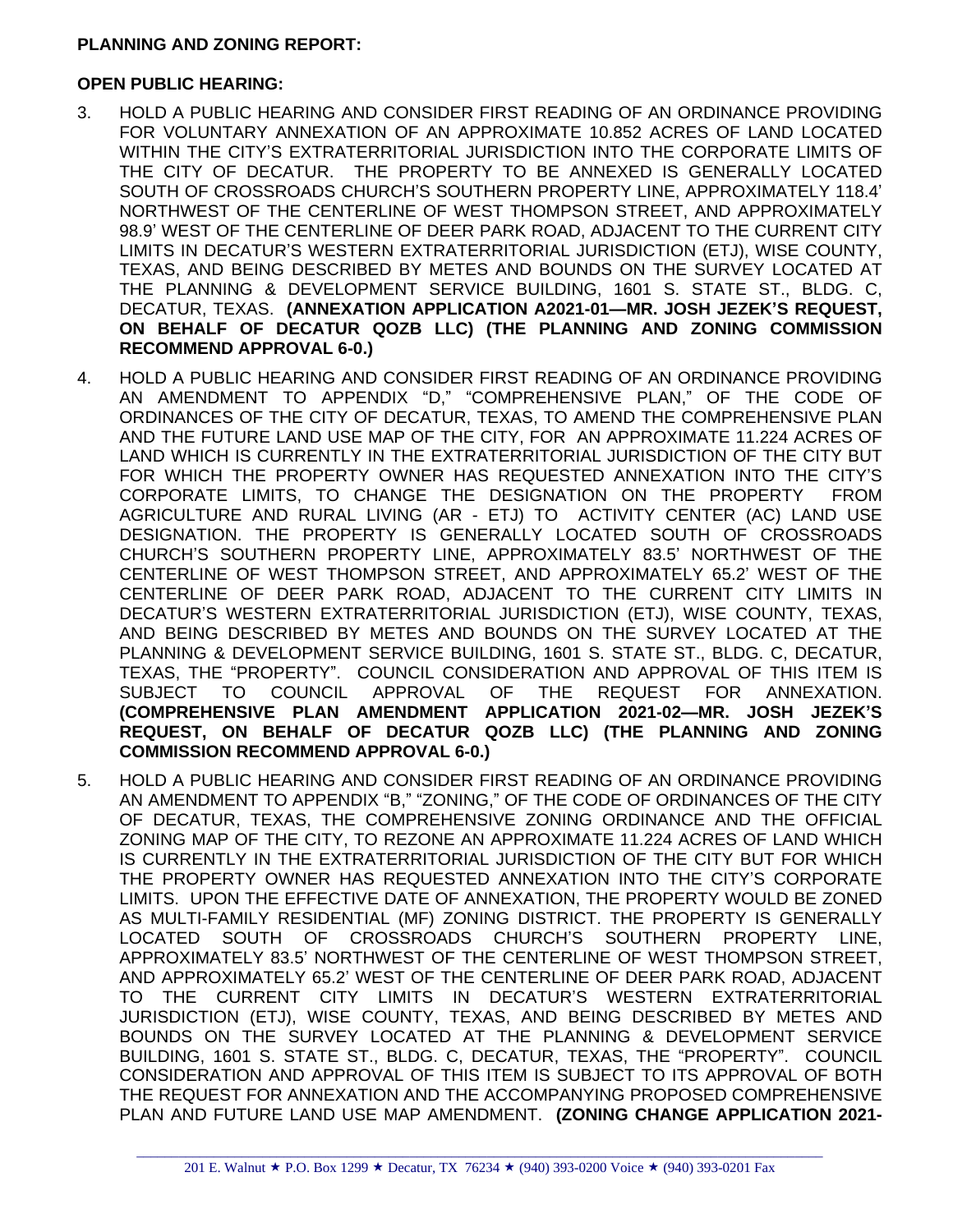### **03—MR. JOSH JEZEK'S REQUEST, ON BEHALF OF DECATUR QOZB LLC) (THE PLANNING AND ZONING COMMISSION RECOMMEND APPROVAL 6-0.)**

- 6. HOLD A PUBLIC HEARING AND CONSIDER FIRST READING OF AN ORDINANCE PROVIDING FOR VOLUNTARY ANNEXATION OF AN APPROXIMATE 137.02 ACRES OF LAND WHICH IS CURRENTLY IN THE EXTRATERRITORIAL JURISDICTION OF THE CITY. THE PROPERTY TO BE ANNEXED IS GENERALLY LOCATED SOUTH OF SOUTH MARTIN BRANCH PLANNED DEVELOPMENT'S SOUTHERN PROPERTY LINE, APPROXIMATELY 628.3' EAST OF THE CENTERLINE OF OLD REUNION ROAD AND APPROXIMATELY 51.1' WEST OF THE CENTERLINE OF FM 730 IN DECATUR'S SOUTHERN EXTRATERRITORIAL JURISDICTION (ETJ), ADJACENT TO THE CURRENT CITY LIMITS, WISE COUNTY, TEXAS, AND BEING DESCRIBED BY METES AND BOUNDS ON THE SURVEY LOCATED AT THE PLANNING & DEVELOPMENT SERVICE BUILDING, 1601 S. STATE ST., BLDG. C, DECATUR, TEXAS. **(ANNEXATION APPLICATION A2021-02—MR. TROY LEWIS, ON BEHALF OF RICK AND DEREK MCCARLEY) (THE PLANNING AND ZONING COMMISSION RECOMMEND APPROVAL 6-0.)**
- 7. HOLD A PUBLIC HEARING AND CONSIDER FIRST READING OF AN ORDINANCE PROVIDING AN AMENDMENT TO APPENDIX "D," "COMPREHENSIVE PLAN," OF THE CODE OF ORDINANCES OF THE CITY OF DECATUR, TEXAS, TO AMEND THE COMPREHENSIVE PLAN AND THE FUTURE LAND USE MAP OF THE CITY, FOR AN APPROXIMATE 137.02 ACRES OF LAND WHICH IS CURRENTLY IN THE EXTRATERRITORIAL JURISDICTION OF THE CITY BUT FOR WHICH THE PROPERTY OWNER HAS REQUESTED ANNEXATION INTO THE CITY'S CORPORATE LIMITS, TO CHANGE THE DESIGNATION ON THE PROPERTY, FROM AGRICULTURE AND RURAL LIVING (AR - ETJ) TO A COMMUNITY COMMERCIAL (CC) AND COMPACT NEIGHBORHOOD (CN) LAND USE DESIGNATION. THE PROPERTY IS GENERALLY LOCATED SOUTH OF SOUTH MARTIN BRANCH PLANNED DEVELOPMENT'S SOUTHERN PROPERTY LINE, APPROXIMATELY 628.3' EAST OF THE CENTERLINE OF OLD REUNION ROAD AND APPROXIMATELY 51.1' WEST OF THE CENTERLINE OF FM 730 IN DECATUR'S SOUTHERN EXTRATERRITORIAL JURISDICTION (ETJ), ADJACENT TO THE CURRENT CITY LIMITS, WISE COUNTY, TEXAS, AND BEING DESCRIBED BY METES AND BOUNDS ON THE SURVEY LOCATED AT THE PLANNING & DEVELOPMENT SERVICE BUILDING, 1601 S. STATE ST., BLDG. C, DECATUR, TEXAS. COUNCIL CONSIDERATION AND APPROVAL OF THIS ITEM IS SUBJECT TO ITS APPROVAL OF THE REQUEST FOR ANNEXATION. **(COMPREHENSIVE PLAN AMENDMENT APPLICATION 2021-02—MR. TROY LEWIS, ON BEHALF OF RICK AND DEREK MCCARLEY) (THE PLANNING AND ZONING COMMISSION RECOMMEND APPROVAL 6-0.)**
- 8. HOLD A PUBLIC HEARING AND CONSIDER FIRST READING OF AN ORDINANCE PROVIDING AN AMENDMENT TO APPENDIX "B," "ZONING," OF THE CODE OF ORDINANCES OF THE CITY OF DECATUR, TEXAS, THE COMPREHENSIVE ZONING ORDINANCE AND THE OFFICIAL ZONING MAP OF THE CITY, TO REZONE AN APPROXIMATE 11.224 ACRES OF LAND WHICH IS CURRENTLY IN THE EXTRATERRITORIAL JURISDICTION OF THE CITY BUT FOR WHICH THE PROPERTY OWNER HAS REQUESTED ANNEXATION INTO THE CITY'S CORPORATE LIMITS. UPON THE EFFECTIVE DATE OF ANNEXATION, THE PROPERTY WOULD BE ZONED AS SINGLE FAMILY-2 RESIDENTIAL (SF-2) AND RESTRICTED BUSINESS (C-1) ZONING DISTRICT. THE PROPERTY IS GENERALLY LOCATED SOUTH OF SOUTH MARTIN BRANCH PLANNED DEVELOPMENT'S SOUTHERN PROPERTY LINE, APPROXIMATELY 628.3' EAST OF THE CENTERLINE OF OLD REUNION ROAD AND APPROXIMATELY 51.1' WEST OF THE CENTERLINE OF FM 730 IN DECATUR'S SOUTHERN EXTRATERRITORIAL JURISDICTION (ETJ), ADJACENT TO THE CURRENT CITY LIMITS, WISE COUNTY, TEXAS, AND BEING DESCRIBED BY METES AND BOUNDS ON THE SURVEY LOCATED AT THE PLANNING & DEVELOPMENT SERVICE BUILDING, 1601 S. STATE ST., BLDG. C, DECATUR, TEXAS. COUNCIL CONSIDERATION AND APPROVAL OF THIS ITEM IS SUBJECT TO ITS APPROVAL OF BOTH THE REQUEST FOR ANNEXATION AND THE ACCOMPANYING PROPOSED COMPREHENSIVE PLAN AND FUTURE LAND USE MAP AMENDMENT. **(ZONING CHANGE APPLICATION 2021-03—MR. TROY LEWIS, ON BEHALF OF RICK AND DEREK MCCARLEY)**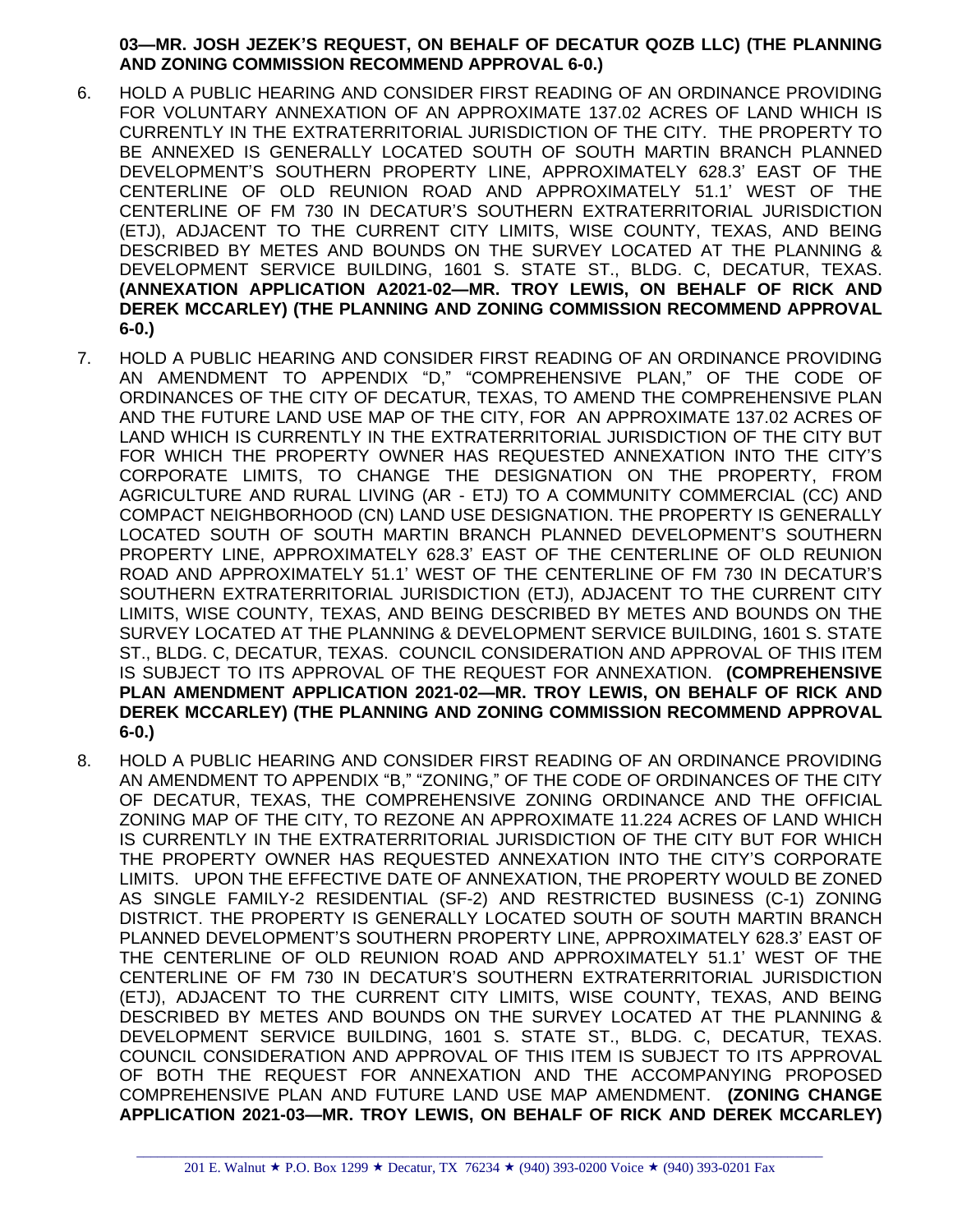## **(THE PLANNING AND ZONING COMMISSION RECOMMEND APPROVAL 6-0.)**

- 9. HOLD A PUBLIC HEARING AND CONSIDER FIRST READING OF AN ORDINANCE PROVIDING AN AMENDMENT TO APPENDIX "D," "COMPREHENSIVE PLAN," OF THE CODE OF ORDINANCES OF THE CITY OF DECATUR, TEXAS, TO AMEND THE COMPREHENSIVE PLAN AND THE FUTURE LAND USE MAP OF THE CITY, FOR AN APPROXIMATE 23.03 ACRES OF LAND LOCATED AT 3472 S. US HIGHWAY 81/287, DECATUR, TEXAS, AND AN APPROXIMATE 3.15 ACRES OF LAND GENERALLY LOCATED TO THE CENTERLINE OF US HIGHWAY 81/287 SERVICE ROAD, DECATUR, TEXAS, FROM COMPACT NEIGHBORHOOD (CN) LAND USE DESIGNATIONS TO AN ACTIVITY CENTER (AC) LAND USE DESIGNATION. THE PROPERTY IS MORE COMMONLY REFERRED TO AS 3472 S. US HIGHWAY 81/287, DECATUR, TEXAS. **(COMPREHENSIVE PLAN AMENDMENT APPLICATION 2021-04—CITY OF DECATUR, ON BEHALF OF WISE ASSET PROPERTY DECATUR LTD) (THE PLANNING AND ZONING COMMISSION RECOMMEND APPROVAL 5-0-1, COMMISSIONER WOODRUFF ABSTAINED.)**
- 10. HOLD A PUBLIC HEARING AND CONSIDER FIRST READING OF AN ORDINANCE PROVIDING AN AMENDMENT TO SECTION 6.1.2, "ALLOWED USES AND PERMIT REQUIREMENTS", OF ARTICLE 6, "USE REGULATIONS", OF APPENDIX "B", "ZONING", OF THE CITY'S CODE OF ORDINANCES, CONTAINING THE COMPREHENSIVE ZONING ORDINANCE OF THE CITY, TO AMEND REGULATIONS RELATING TO THE SALE OF ALCOHOLIC BEVERAGES, INCLUDING THE SALE OF ALCOHOLIC BEVERAGES FOR ON-PREMISES AND OFF-PREMISES CONSUMPTION AND THE SALE OF BEER AND WINE FOR OFF-PREMISES CONSUMPTION IN VARIOUS ZONING DISTRICTS, TO ALLOW THOSE USES IN THE CONVENTION OVERLAY DISTRICT (CD) UPON CITY COUNCIL APPROVAL OF A SPECIFIC USE PERMIT ("SUP") AND PROVIDING CRITERIA FOR COUNCIL CONSIDERATION OF A SPECIFIC USE PERMIT. **(APPLICATION SI2021-06\_SUP2021-04—CITY OF DECATUR) (THE PLANNING AND ZONING COMMISSION RECOMMEND APPROVAL 6-0.)**
- 11. HOLD A PUBLIC HEARING AND CONSIDER FIRST READING OF AN ORDINANCE PROVIDING AN AMENDMENT TO APPENDIX "B," "ZONING" OF THE CODE OF ORDINANCES OF THE CITY OF DECATUR, TEXAS TO GRANT A SPECIFIC USE PERMIT TO ALLOW A CONVENIENCE STORE IN A CD, CONVENTION OVERLAY ZONING DISTRICT, ON AN APPROXIMATE 6.7245 ACRE TRACT OF LAND BEING LEGALLY DESCRIBED AS LOT 1, BLOCK 1, CEFCO ADDITION, OR MORE COMMONLY REFERRED TO AS 2202 W. US HIGHWAY 380 BYPASS, DECATUR, TEXAS. **(APPLICATION SUP2021-02—MR. JORDAN SCHAEFER, ON BEHALF OF C.L. GAGE, GEORGE GAGE AND CEFCO) (THE PLANNING AND ZONING COMMISSION RECOMMEND APPROVAL 6-0.)**
- 12. HOLD A PUBLIC HEARING, HEAR COMMENTS AND CONSIDER FIRST READING OF AN ORDINANCE PROVIDING AN AMENDMENT TO APPENDIX "B," "ZONING" OF THE CODE OF ORDINANCES OF THE CITY OF DECATUR, TEXAS TO GRANT A SPECIFIC USE PERMIT TO ALLOW THE SALE OF ALCOHOLIC BEVERAGES FOR OFF-PREMISES CONSUMPTION IN A CD, CONVENTION OVERLAY ZONING DISTRICT, ON AN APPROXIMATE 6.7245 ACRE TRACT OF LAND BEING LEGALLY DESCRIBED AS LOT 1, BLOCK 1, CEFCO ADDITION, OR MORE COMMONLY REFERRED TO AS 2202 W. US HIGHWAY 380 BYPASS, DECATUR, TEXAS. **(APPLICATION SUP2021-03— MR. JORDAN SCHAEFER, ON BEHALF OF C.L. GAGE, GEORGE GAGE AND CEFCO) (THE PLANNING AND ZONING COMMISSION RECOMMEND APPROVAL 6-0.)**
- 13. HOLD A PUBLIC HEARING AND TAKE APPROPRIATE ACTION REGARDING AN EXCEPTION TO THE DISTANCE REQUIREMENTS CONTAINED IN APPENDIX "B", "ZONING", OF THE CODE OF ORDINANCES OF THE CITY OF DECATUR, TEXAS, SPECIFICALLY SECTION 6.2.8(E)(4), TO ALLOW THE COUNTY SEAT BAR LOCATED AT 107 S. TRINITY STREET, DECATUR, TEXAS TO SELL ALCOHOLIC BEVERAGES AND THE SALE OF BEER AND WINE FOR ON-PREMISES CONSUMPTION TO BE 233.1 FEET FROM A PRIVATE SCHOOL, 66.9 FEET CLOSER THAN WHAT IS PERMITTED BY THE CODE OF ORDINANCES. **(APPLICATION ABX2021-01—MR. BRENDAN MITCHELL'S REQUEST, ON BEHALF OF TCS OPERATIONS, LLC AND BARRISTER HOLDINGS, LLC SERIES C) (THE PLANNING AND ZONING COMMISSION**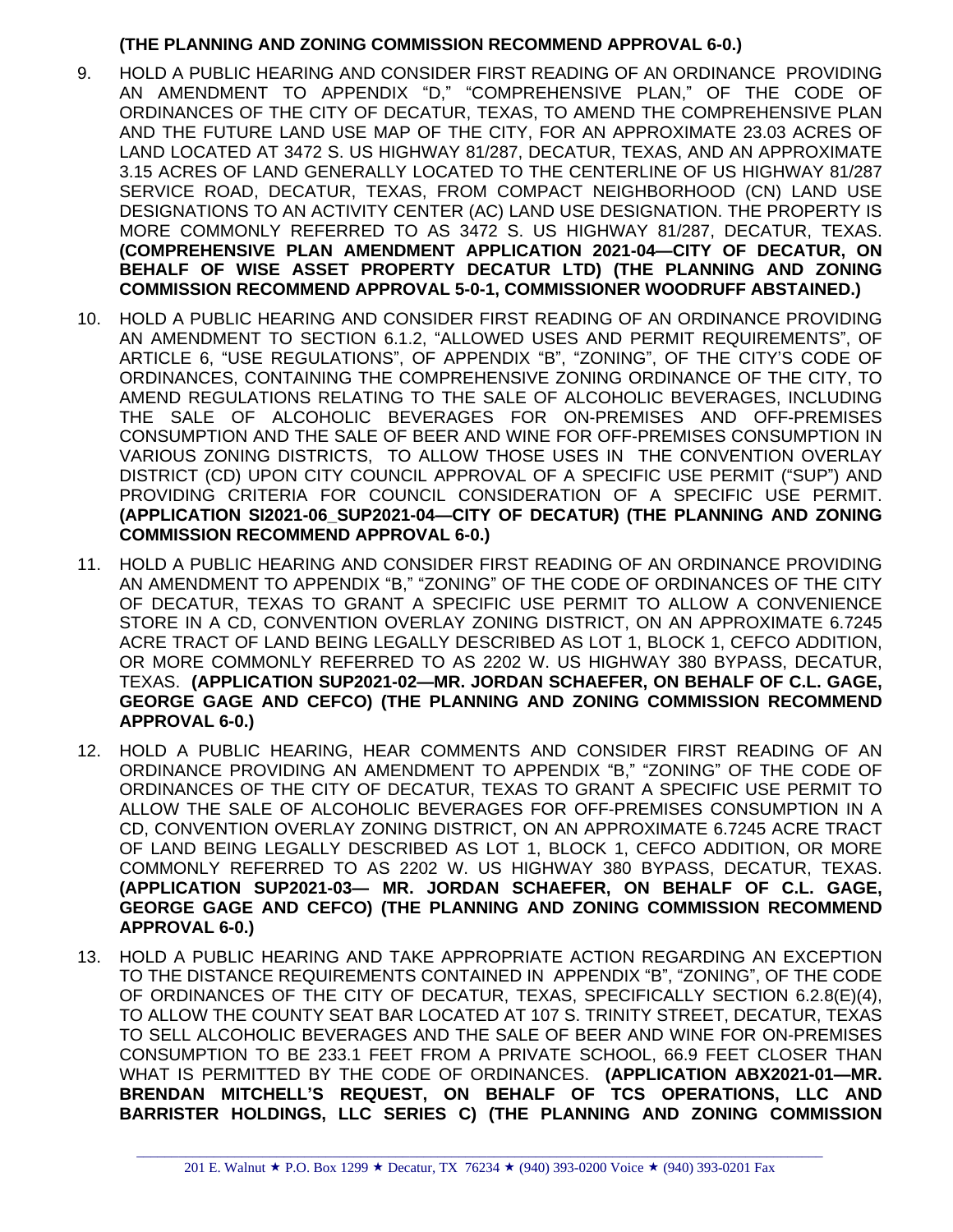#### **RECOMMEND APPROVAL 5-1, VICE-CHAIRMAN CRESWELL OPPOSED.)**

#### **CLOSE PUBLIC HEARING:**

- 14. CONSIDER AND TAKE APPROPRIATE ACTION REGARDING CONTRACT OF SERVICE BETWEEN WISE COUNTY AND THE DECATUR PUBLIC LIBRARY FOR SERVICES AS A COUNTY LIBRARY 2022-2023 AND AUTHORIZE THE MAYOR TO EXECUTE THE AGREEMENT.
- 15. CONSIDER AND TAKE APPROPRIATE ACTION REGARDING REVISIONS TO THE CITY OF DECATUR'S PERSONNEL POLICIES.
- 16. CONSIDER AND TAKE APPROPRIATE ACTION REGARDING A REQUEST BY MELISSA MCALISTER, DISD ADMINISTRATOR TO CLOSE THE 100 BLOCK OF STATE STREET AND THE 100 BLOCK OF MAIN STREET IN THE IMMEDIATE DOWNTOWN AREA FROM 4:00 TO 6:30 P.M. ON SATURDAY, MARCH 26, 2022 FOR PROM PHOTOS.
- 17. **CONSENT AGENDA** All consent agenda items listed are considered to be routine by the City Council and will be enacted by one motion. There will be no separate discussion of these items unless a Council member so requests, in which event the item will be removed from the Consent Agenda and considered in its normal sequence on the agenda.
	- A. CONSIDER APPROVAL OF MINUTES OF COUNCIL MEETING HELD DECEMBER 13, 2021.
	- B. CONSIDER APPROVAL OF BILLS AND INVOICES FOR DECEMBER 2021
	- C. CONSIDER THE APPOINTMENT OF JAFID HERRERA TO SERVE AS A MEMBER OF THE PARKS AND RECREATION ADVISORY BOARD FOR THE REMAINDER OF AN UNEXPIRED TERM ENDING ON MAY 31, 2022.
- 18. COUNCIL TO HEAR PUBLIC INPUT (please complete a Speaker Registration Form before speaking) each speaker will be limited to 3 minutes, the Open Meeting Act does not allow for discussion in response to the comments, comments should be directed to the Council as a whole rather than to individual members, and no action will be taken by the Council.
- 19. COUNCIL MEMBER REQUESTS FOR FUTURE AGENDA ITEMS.

#### ADJOURNMENT

I hereby certify that the above agenda was posted on the official bulletin board at City Hall, 201 E. Walnut, Decatur Texas, on Friday, January 7, 2022, by 5:00 p.m., pursuant to the Texas Government Code, Chapter 551.

Asucena Garcia, TRMC City Secretary

\_\_\_\_\_\_\_\_\_\_\_\_\_\_\_\_\_\_\_\_\_\_\_

<sup>\*</sup>NOTE: The City Council reserves the right to meet in Executive Session closed to the public at any time in the course of this meeting to discuss matters listed on the agenda, as authorized by the Texas Open Meetings Act, Texas Government Code, Chapter 551, including §551.071 (private consultation with the attorney for the City); §551.072 (purchase, exchange, lease or value of real property); §551.074 (personnel or to hear complaints against personnel); §551.076 (deployment, or specific occasions for implementation of security personnel or devices); and §551.087 (economic development negotiations). Any decision held on such matters will be taken or conducted in Open Session following the conclusion of the Executive Session.